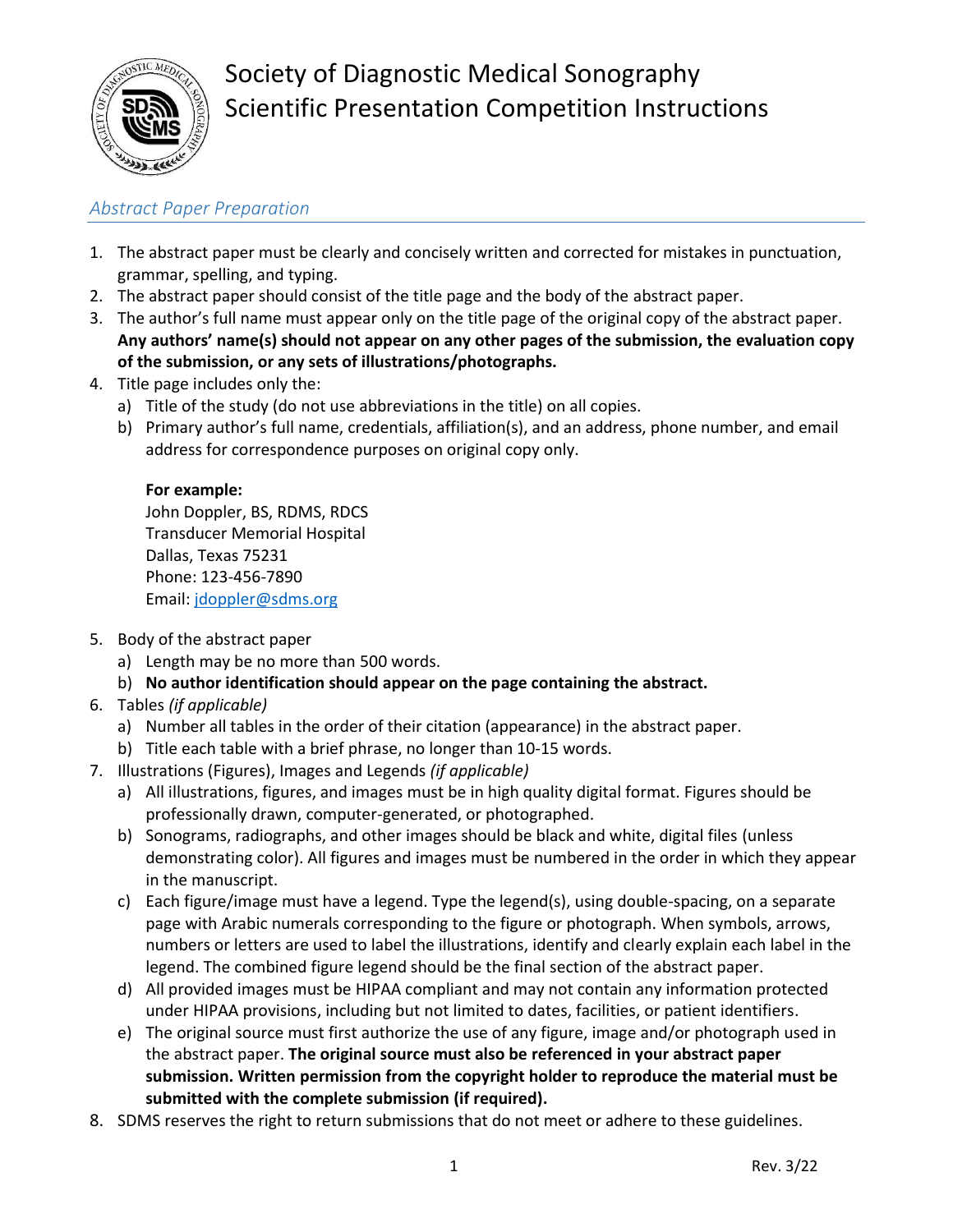

# Society of Diagnostic Medical Sonography Scientific Presentation Competition Instructions

### *Abstract Paper Acceptance and Presentation*

- 1. The primary author of all finalist presentations will be notified via email of submission acceptance by the end of June. Non‐finalists will be notified as well.
- 2. A listed author or group of authors from each of the top five finalist presentations must be able to participate in a webinar presentation (using Microsoft PowerPoint) expanding on the material covered in the submitted abstract in July. If a finalist decides not to participate in this second tier of the competition, they will be disqualified. The primary author of the finalist presentation should notify SDMS early to allow adequate time to contact the next qualifying applicant.
- 3. Each recorded webinar presentation will be limited to fifteen (15) minutes and must be presented in the English language. Any presentation exceeding this time limit will be disqualified.
- **4. The decision of the evaluators is final.**

#### *Evaluation Criteria*

- 1. Topic
	- a) Is the topic original and interesting?
	- b) What is the potential impact of the research on future advances in the field?
- 2. Abstract Review
	- a) Organization and mechanics
	- b) Original Research, clear and accurate statement of:
		- i. Hypothesis
		- ii. Study Design and Setting
		- iii. Results
		- iv. Evidence-Based Conclusion
	- c) Case Study, clear discussion of:
		- i. Patient signs and symptoms relevant to findings
		- ii. Sonographic findings inclusive and relevant/presents a diagnostic challenge
		- iii. Diagnosis and differential diagnosis included in discussion/presents a diagnostic challenge
		- iv. Pathology and treatment inclusive and relevant
	- d) Literature Review:
		- i. Relevant and logical discussion
		- ii. Accuracy of information
		- iii. Scientific quality of sources
		- iv. Conclusion supported by the content
- 3. Webinar Presentation
	- a) Organization/flow
	- b) Depth of knowledge
	- c) Articulation and enthusiasm
	- d) Effective use of visual aids
	- e) References cited as appropriate